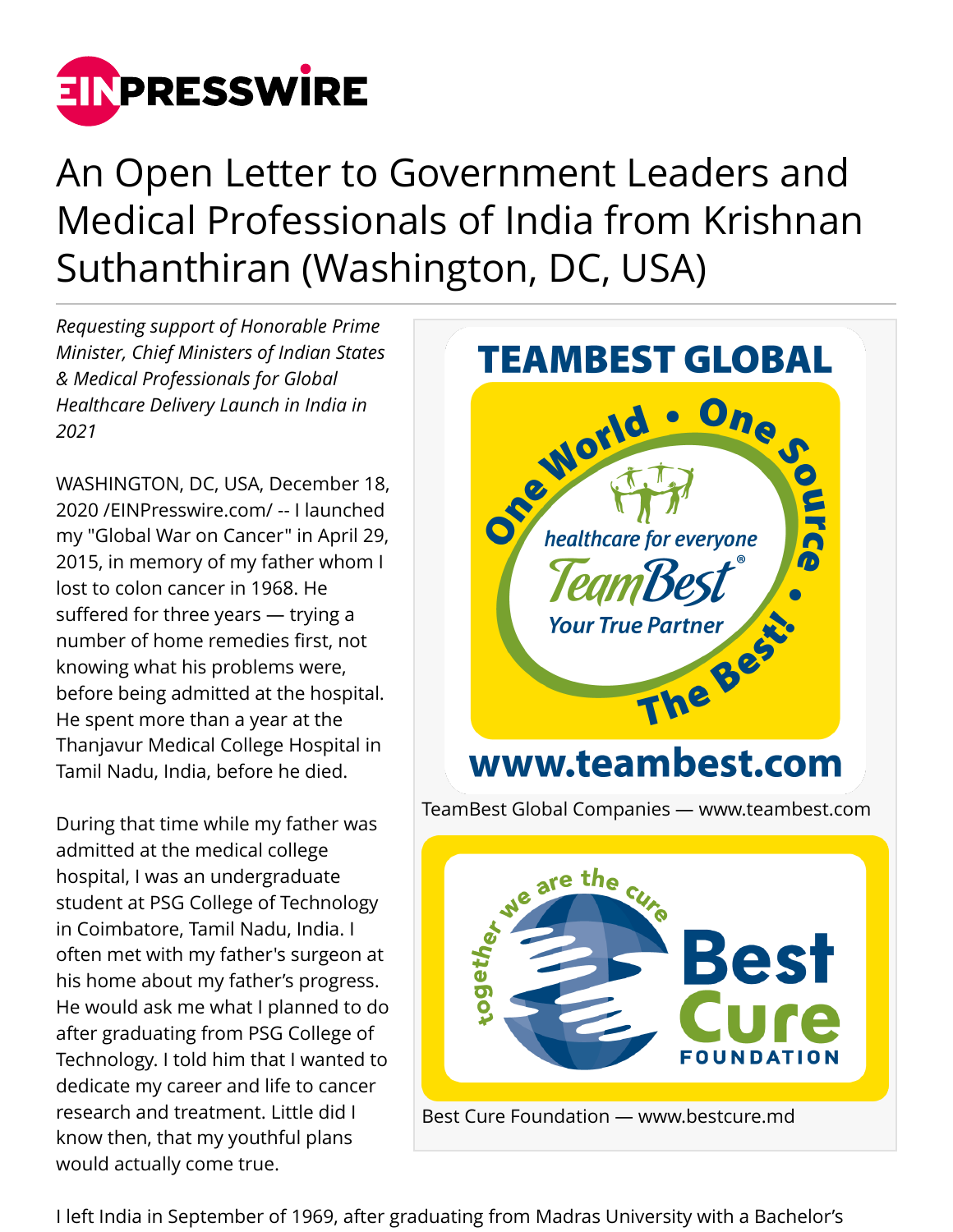"

I launched my 'Global War on Cancer' in April 29, 2015, in memory of my father whom I lost to colon cancer in 1968."

> *Krishnan Suthanthiran, TeamBest Global Companies/Best Cure Foundation*

Degree in Mechanical Engineering. I left India at that time with 400 Canadian Dollars (using 10,000 INR loan from Central Bank of India, Madras) and a one-way air ticket on Kuwait Airways/Air Canada to Ottawa, Canada, to pursue my Master's Degree at Carleton University, in Mechanical and Aerospace Engineering. I became a permanent resident in Canada in 1970.

However, in the summer of 1972, I was able to secure a Permanent Resident VISA (Green Card) to USA. I traveled there, visiting a number of cities, and arrived finally in Washington, DC in late June of 1972. Soon after, I found a

job with a world-renowned Radiation Oncologist/Medical Physicist, Dr. Ulrich K. Henschke, MD, PhD, at Freedmen's Hospital (now known as Howard University Hospital) in Washington, DC, to develop instrumentation for radiation therapy/research, starting in mid-July of 1972.

That was almost 50 years ago; since then, it has been a journey to work to cure cancer and improve the health of cancer patients. I established a number of companies under "Best Medical" (my goal was to be the best in whatever I do, hence the name, "Best") starting in 1977 — and today, that group of companies is collectively known as [TeamBest Global](http://www.teambest.com) (TBG). In addition, I established a nonprofit foundation, [Best Cure Foundation](http://www.bestcure.md) (BCF) in 2007, to launch my Global Healthcare Delivery System using a "Hub & Spoke" Model linked to general and multispecialty medical centers, connected to express and mobile clinics.

As part of my Global Healthcare Delivery System, in a 15 Trillion USD annual global economy, I am launching my programs in India, starting in 2021 (as part of multi-facility medical centers), to establish 1000 plus Comprehensive Cancer Centers with Radiation Therapy, Diagnostic Radiology, Medical/Surgical Oncology Departments, as well as Alternative Medicine Therapies. These will include in the first/early phase, but not limited to: Best GammaBeam with IMRT/IGRT capabilities with HDR Remote Afterloaders (Cobalt-60, Iridium-192 and other radioactive sources), a Best Mini-Cyclotron, Best PET/CT, a range of Best Ultrasounds, Best Digital X-ray machines, including Best Digital Mobile Digital Radiography Units, etc. During the second phase (which may be parallel to first phase), each center will have a Best Multi-Energy X-Beam Linac with X-rays and Electrons, Best X-Beam Robotic Radiosurgery Units, etc. The third phase (also may be parallel to first/second phases) is to establish a range of Best Cyclotrons, up to 100 MeV and Best 400 MeV iRCMS (ion Rapid Cycling Medical Synchrotron) for Particle Therapy from Proton to Carbon Heavy ion Radiation Therapy. I plan for as many as 30 centers or more with 400 MeV iRCMS Synchrotrons, Cyclotrons/PET/CT in India. Our goal is to manufacture 50% or more of these high-tech products and other technologies in India; ultimately, saving 100s of billions USD in Foreign Exchange for the Government of India and creating millions of highpaying/highly-trained jobs in India.